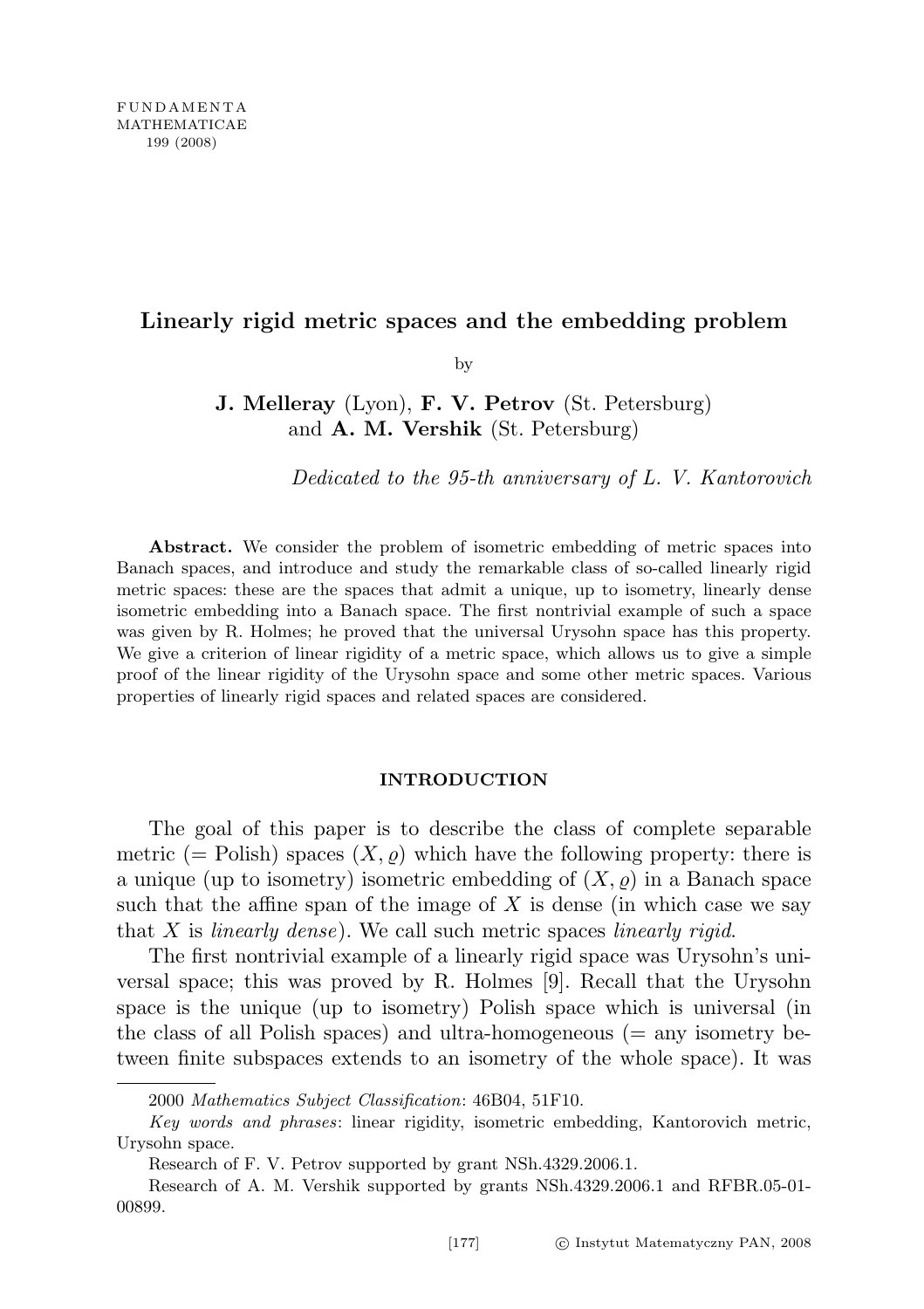discovered by P. S. Urysohn in his last paper [17], published after his tragic death. The criterion of linear rigidity which we give in this paper is a weakening of a well-known criterion of Urysohnness of a metric space, so the linear rigidity of the Urysohn space is an evident corollary of our theorem.

In this connection, in the first section we consider the general problem of isometric embedding of metric spaces into Banach spaces. There exist several functorial embeddings of an arbitrary metric space into a Banach space. The first one is the well-known Hausdorff–Kuratowski (HK) embedding into the Banach space of bounded continuous functions,  $x \mapsto \rho(x, \cdot)$ . Our aim is to define an isometric embedding using suitable norms and seminorms *compatible with the metric*  $\varrho$  on the free space over the metric space, or, in other words, seminorms in the space  $V(X)$  of all finite affine combinations of elements of X. This method was used in [1], but it goes back to the idea of the 40s of the free group over a metric or topological space. The most important compatible norm is the KR-norm, which is based on the classical Kantorovich metric on the space of measures on the initial metric space; it was defined by L. V. Kantorovich in 1942 ([11]) in the framework of the Kantorovich–Monge transportation problem. The Kantorovich–Rubinstein (KR) norm, which is simply the extension of the Kantorovich metric to the space  $V(X)$  (more exactly  $V_0(X)$ , see below), was defined in [12] for compact spaces.

A remarkable fact is that the KR-norm is the maximal norm compatible with the given metric, and a linearly rigid space is a space for which the KR-norm is the unique compatible norm.

The original definition of the KR-norm is direct, as the solution of a transportation problem; the main observation by Kantorovich was that the dual definition of the norm use the space conjugate to  $V_0$ , which is the space of Lipschitz functions (with Lipschitz norm) on the metric space. Thus the completion of  $V_0$  under that norm is predual to the Banach space Lip of Lipschitz functions and is sometimes called the free Lipschitz space (see also [5, 10, 21]). It also worth mentioning that the geometry of the sphere in the KR-norm is nontrivial even for finite metric spaces and is related to the geometry of root polytopes of Lie algebras of series A, and other interesting combinatorial and geometrical questions. This geometry is directly connected with the problem of embedding finite metric spaces into a Banach space; the authors do not know if this question has ever been discussed systematically in full generality. Because of maximality of the KR-norm all other compatible norms and seminorms can be defined using some subspaces of the space of Lipschitz functions. We define a wider class of such norms; the main example of this class is what we call the double-point (dp) norm; it is used in the proof of the main theorem.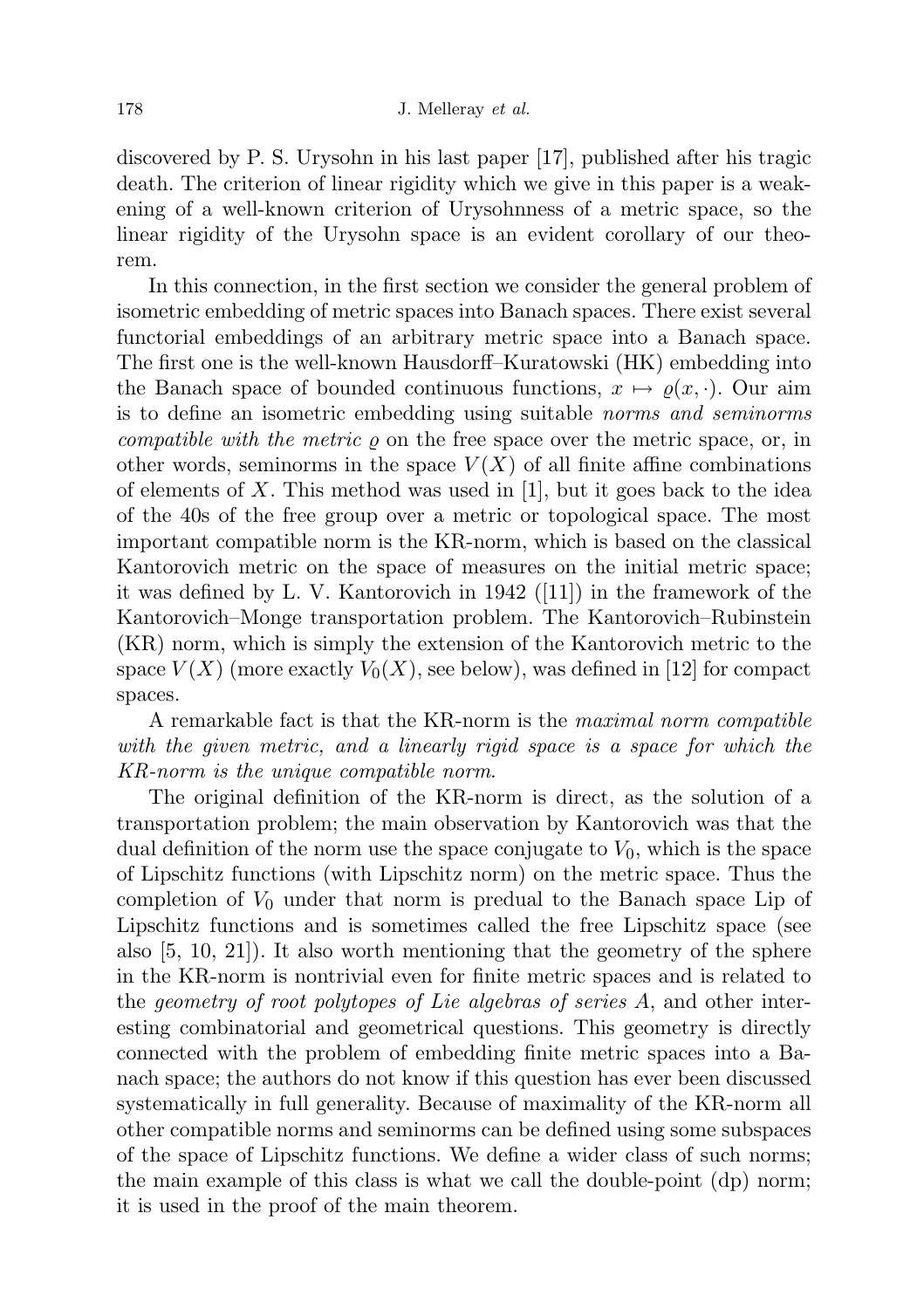In the second section we prove the main result, a criterion of linear rigidity in terms of distances. Namely, we prove that the characteristic property of those spaces is roughly speaking the following: any extremal (as the point of the unit sphere) Lipschitz function of norm 1 can be approximated by functions  $\rho(x, \cdot)$  + const. The characteristic property of the Urysohn space is stronger: one does not assume extremality of Lipschitz functions and there are some natural restrictions on the choice of the constant. We prove in particular that a metric space is linearly rigid if two norms: maximal  $(KR)$ and double-point  $(dp)$  coincide. We discuss some properties of linearly rigid spaces, for example, we prove that such a space must have infinite diameter; another property is that the unit sphere of it is completely degenerate in a sense.

In the third section we give several examples of linearly rigid spaces and first of all obtain Holmes's result about the linear rigidity of the Urysohn space using our criterion and compare it with the criterion of Urysohnness. The integral and rational (with distances more than 1) universal spaces are also linearly rigid. We also discuss some notions close to rigidity. One of them is the notion of almost universal space which has an approximation property that is stronger than for linearly rigid spaces, but weaker than for the Urysohn space; another one is the notion of weak linear rigidity of metric spaces which corresponds to the coincidence of HK- and KR-norms, which is weaker than linear rigidity.

We formulate several questions arising on the way. The geometry of those Banach spaces  $E<sub>X</sub>$  (and their unit spheres) which correspond to linearly rigid metric spaces  $(X, \rho)$  is very intriguing. The most important specific problem is to define axiomatically the Banach space  $E_{\text{U}}$  which corresponds to the Urysohn space U, and can be called the Urysohn–Holmes–Kantorovich Banach space or briefly, the Urysohn Banach space. This is a very interesting universal Banach space with a huge group of linear isometries; it deserves to be considered from various points of view.

## 1. ISOMETRIC EMBEDDINGS OF METRIC SPACES INTO BANACH SPACES

1.1. Compatible norms and seminorms. Let  $(X, \varrho)$  be a complete separable metric (= Polish) space  $(1)$ . Consider the free vector space  $V =$  $\mathbb{R}(X)$  over the space X, and the free affine space  $V_0 = \mathbb{R}_0(X)$  generated by the space  $X$  (as a set) over the field of real numbers:

 $(1)$  The main definitions, assertions and proofs of the paper are also valid for nonseparable complete metric spaces.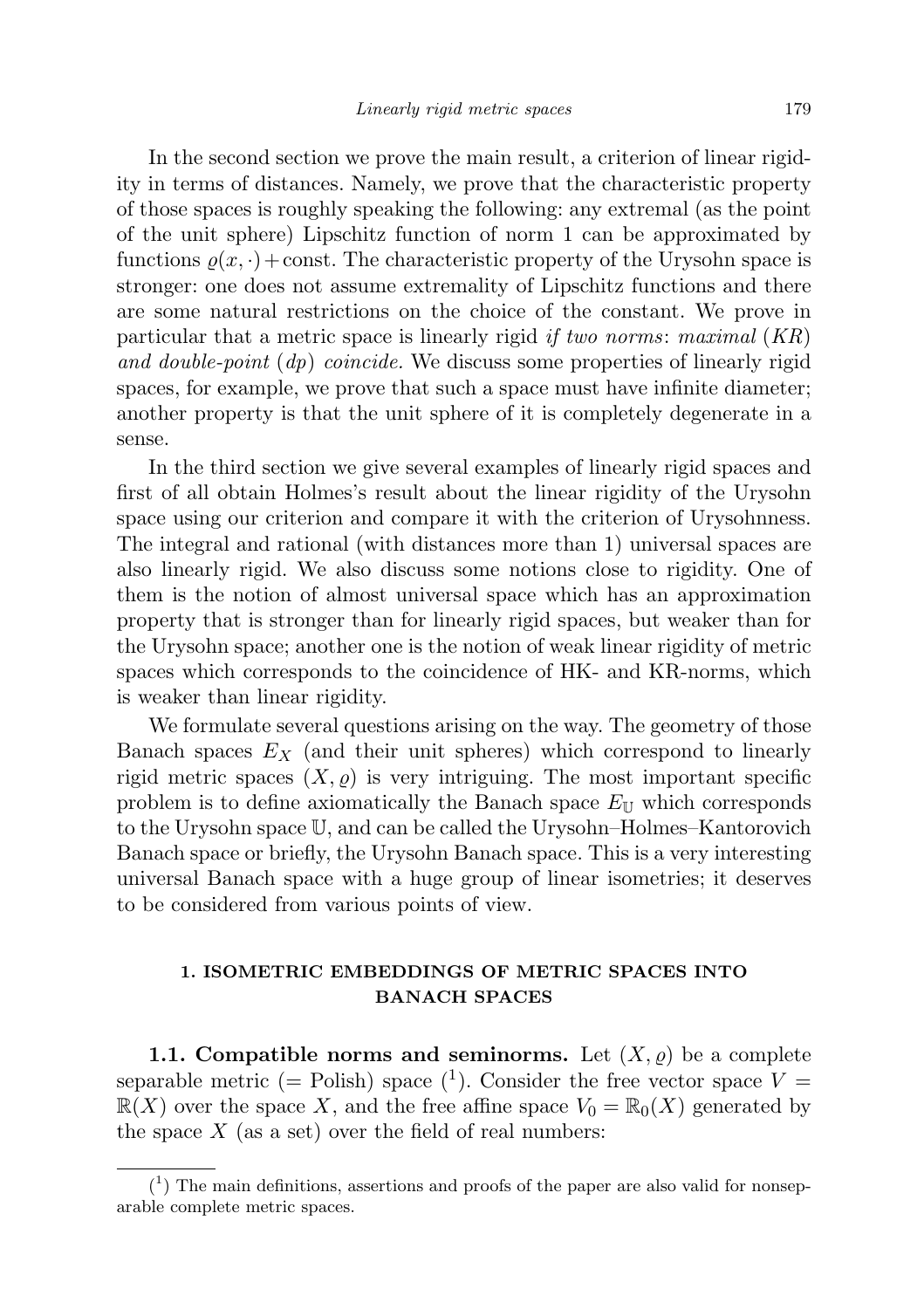180 J. Melleray *et al.* 

$$
V(X) = \mathbb{R}(X) = \left\{ \sum a_x \delta_x : x \in X, a_x \in \mathbb{R} \right\}
$$
  

$$
\supset V_0(X) = \mathbb{R}_0(X) = \left\{ \sum a_x \delta_x : x \in X, a_x \in \mathbb{R}, \sum a_x = 0 \right\}
$$

(all sums are finite). The space  $V_0(X)$  is a hyperplane in  $V(X)$ . We omit the mention of the space (and also of the metric, see below) if no ambiguity is possible; we will mostly consider only the space  $V_0$ . Another interpretation of the space  $\mathbb{R}(X)$  (respectively,  $\mathbb{R}_0(X)$ ) is that it is the space of real measures with finite support (respectively, the space of measures with finite support and total mass equal to zero:  $\sum_{x} a_x = 0$ . Now we introduce the class of seminorms on  $V_0$  compatible with the metric  $\rho$ . For brevity, denote by  $e_{x,y} = \delta_x - \delta_y$  the elementary signed measure corresponding to an ordered pair  $(x, y)$ .

DEFINITION 1. We say that a seminorm  $\|\cdot\|$  on  $V_0(X)$  is *compatible with* the metric  $\varrho$  on X if  $||e_{x,y}|| = \varrho(x, y)$  for all  $x, y \in X$ .

Each compatible seminorm on  $V_0$  can be extended to a seminorm on V by setting  $\|\delta_x\| = 0$  for some  $x \in X$ , and vice versa, the restriction of a compatible seminorm on V is a compatible seminorm on  $V_0$ ; it is more convenient to consider compatible seminorms only on  $V_0$ .

The rays  ${ce_{x,y} \in V_0 : c > 0}$  through elementary signed measures will be called fundamental rays (the set of fundamental rays does not depend on the metric). If the metric is fixed, then a compatible norm determines a unique vector of unit norm on each fundamental ray; let us call these vectors (elementary signed measures) fundamental vertices corresponding to the given metric. They are given by the formula  $(x \neq y)$ 

$$
\frac{e_{x,y}}{\varrho(x,y)} \equiv \bar{e}_{x,y}.
$$

Thus the set of seminorms compatible with  $\rho$  is the set of seminorms for which the fundamental vertices corresponding to this metric are of norm one.

The following useful elementary lemma describes all possible metrics on a set X in the geometrical terms of  $V_0(X)$ .

LEMMA 1. Let X be a set. Consider the linear space  $V_0(X)$  and specify some points  $c(x, y) \cdot e_{x,y}$  on the fundamental rays  $\mathbb{R}_{+} \cdot e_{x,y}$ , where  $c(x, y)$ is a function defined for all pairs  $(x, y)$ ,  $x \neq y$ , positive, and symmetric:  $c(x, y) = c(y, x)$ . This set of points is the set of fundamental vertices of some metric on X if and only if no point lies in the relative interior of the convex hull of a set consisting of finitely many other fundamental vertices and zero.

*Proof.* Define  $\varrho(x, y) = c(x, y)^{-1}$ ,  $x \neq y$ , and  $\varrho(x, x) = 0$ . Let us check that the triangle inequality for  $\rho$  is equivalent to the property of convex hulls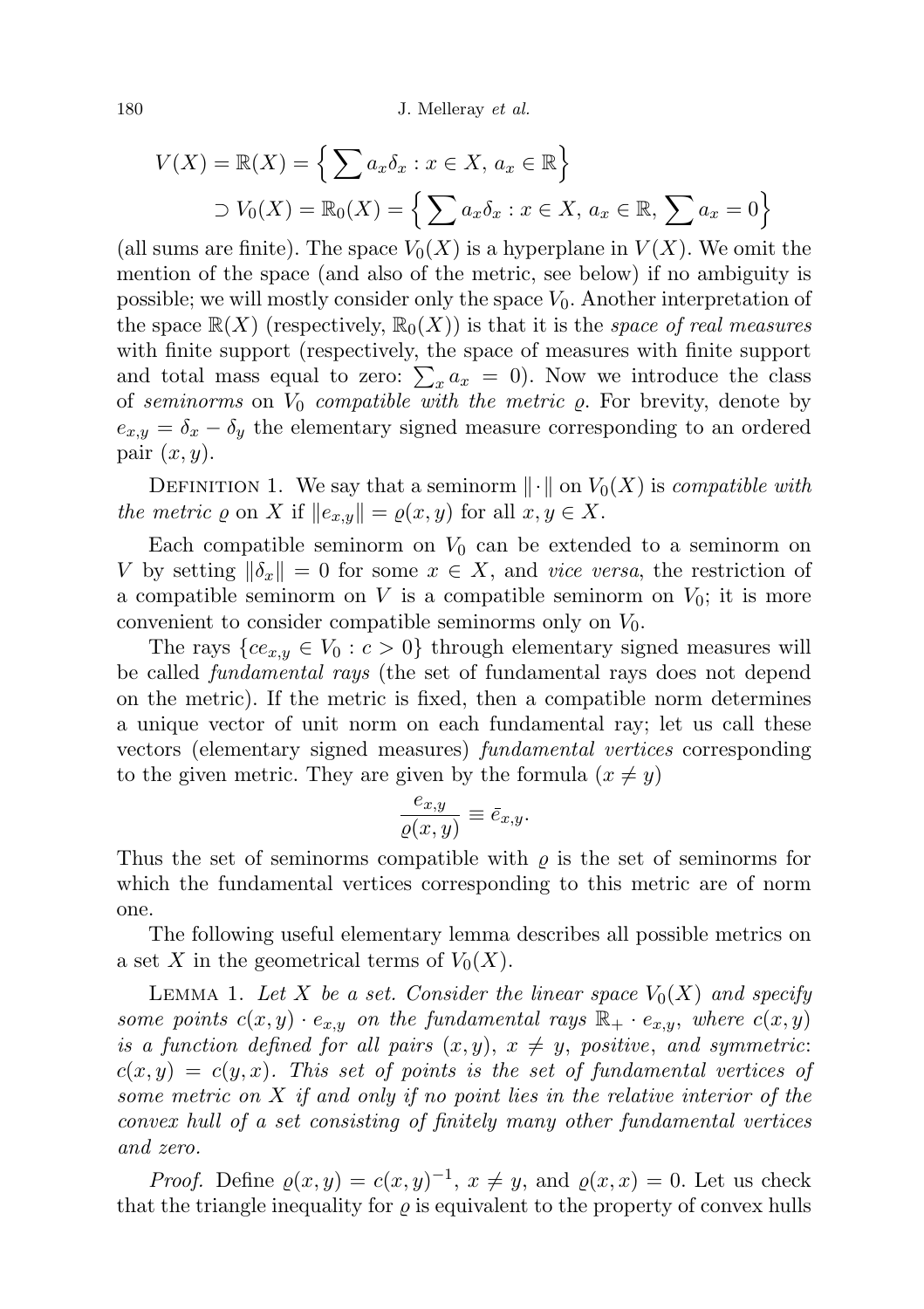mentioned in the lemma. First, if the triangle inequality does not hold, say  $\rho(c, a) > \rho(c, b) + \rho(b, a)$ , then

$$
\bar{e}_{c,a} = \frac{\varrho(c,b)}{\varrho(c,a)} \cdot \bar{e}_{c,b} + \frac{\varrho(b,a)}{\varrho(c,a)} \cdot \bar{e}_{b,a}.
$$

The sum  $\frac{\varrho(c,b)}{\varrho(c,a)} + \frac{\varrho(b,a)}{\varrho(c,a)}$  $\frac{\rho(0,a)}{\rho(c,a)}$  is less than 1, hence  $\bar{e}_{c,a}$  lies in the relative interior of the triangle with vertices  $\bar{e}_{c,b}$ ,  $\bar{e}_{b,a}$  and 0.

Next, assume that  $\varrho$  is a metric. We need to prove that the sum  $\lambda = \sum \lambda_i$ of the coefficients in the representation

$$
\bar{e}_{x,y} = \sum_{i=1}^{n-1} \lambda_i \bar{e}_{x_i,y_i}, \quad \lambda_i \ge 0,
$$

is at least 1. Integrate the function  $\rho(\cdot, y)$  with respect to the measures on both sides. By the triangle inequality,

$$
\int \varrho(\cdot, y) d\bar{e}_{x_i, y_i} = \frac{\varrho(x_i, y) - \varrho(y_i, y)}{\varrho(x_i, y_i)} \le 1,
$$

so we get  $1 \leq \sum \lambda_i$ .

Let  $\widehat{V}_0$  and  $\widehat{V}$  be the quotients of  $V_0$  and V by the kernel  $K = \{v : ||v|| = 0\}$ of the seminorm, and let  $\overline{V}$  and  $\overline{V}_0$  be the norm completions of  $\widehat{V}_0$  and  $\widehat{V}$ .

PROPOSITION 1. Every compatible seminorm  $\|\cdot\|$  on  $V_0(X)$  defines an isometric embedding of  $(X, \rho)$  into the Banach space  $(V, \|\cdot\|)$ . Every isometric embedding of  $(X, \rho)$  into a Banach space E corresponds to a compatible seminorm on  $V_0(X)$ .

Indeed, obviously,  $(X, \rho)$  has a canonical isometric embedding into  $\overline{V}$ , and conversely, it is easy to see that if there exists an isometric embedding of  $(X, \varrho)$  into some Banach space E, then  $V_0$  is also linearly embedded in E and the restriction of the norm to  $V_0$  defines a compatible seminorm (not a norm in general!) on  $V_0$ .

Question 1. Let us call a metric space solid if each compatible seminorm is a norm. What metric spaces are solid? For example, what finite metric spaces are solid? A more concrete question: what is the minimal dimension of a Banach space into which a given finite metric space can be isometrically embedded?

A similar (but different) question is studied in [16].

Of course, it is enough to consider the case when the affine hull of the image of X or the image of V is dense in  $E$ . We will say that in this case the isometric embedding of X into a Banach space  $E$  is *linearly dense*. Thus, our problem is to characterize the metric spaces for which there is only one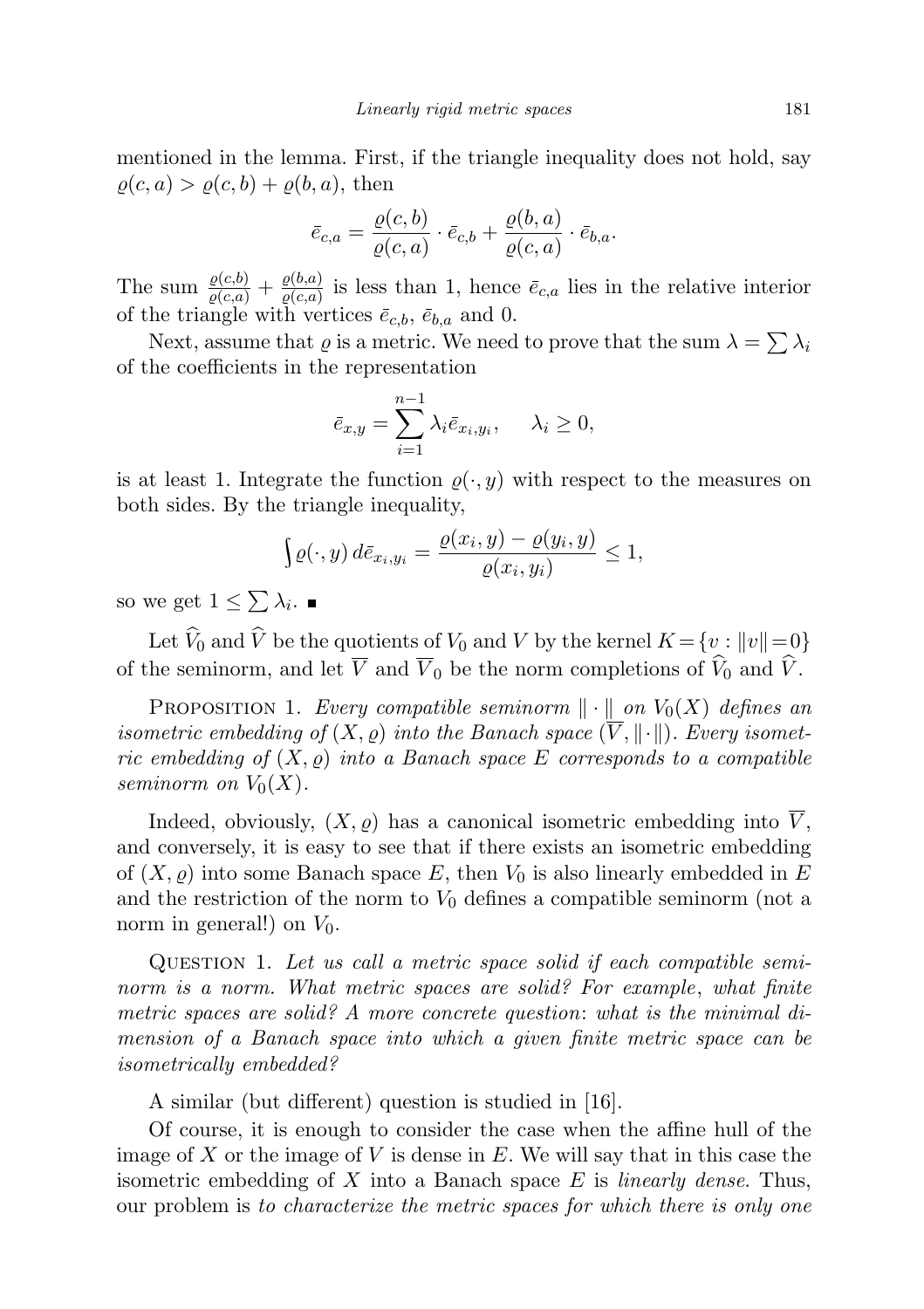compatible norm or, equivalently, there is a unique, up to isometry, linearly dense embedding into a Banach space.

1.2. Examples, functorial embeddings. We will start with several important examples of isometric embeddings and compatible norms.

**1.2.1.** Hausdorff–Kuratowski embedding. The following is a well-known isometric embedding of an arbitrary metric space into a Banach space:

DEFINITION 2. Define a map from the metric space  $(X, \rho)$  into the Banach space  $\overline{C}(X)$  of all bounded continuous functions on X, endowed with the sup-norm, as follows:

$$
X \ni x \mapsto \varrho(x, \cdot), \quad V_0 \ni e_{x,y} \mapsto \varrho(x, \cdot) - \varrho(y, \cdot).
$$

We call it the *Hausdorff–Kuratowski* (HK) *embedding*.

It is evident that this embedding is an isometry. In general, it is not linearly dense, because the image of  $V(X)$  consists of very special Lipschitz functions. It is difficult to describe exactly the closed subspace of  $C(X)$  that is the closed linear hull of the image under this embedding. At the same time, the corresponding compatible norm is given explicitly: for  $v = \sum_k c_k \delta_{x_k}$  with  $\sum_k c_k = 0,$ 

$$
\left\| \sum_{k} c_{k} \delta_{x_{k}} \right\| = \sup_{z} \left| \sum_{k} c_{k} \varrho(z, x_{k}) \right|.
$$

**1.2.2.** Compatible norms which are defined by a class of Lipschitz functions. Let us give another example of a class of embeddings, which will play an important role. Choose a class  $\mathcal{L} \subset \text{Lip}(X)$  of Lipschitz functions which for any  $x, y \in X$  contains a Lipschitz function  $f_{x,y}(\cdot)$  such that  $f_{x,y}(y) - f_{x,y}(x) = \varrho(x, y).$ 

DEFINITION 3. For every  $v = \sum_k c_k \delta_{z_k} \in V_0$  set  $N_{\mathcal{L}}(v) = \sup_{f \in \mathcal{L}}$  $\left|\sum c_k f(z_k)\right|.$ 

Then  $N_{\mathcal{L}}$  is a seminorm on  $V_0$ . We call it the *L*-seminorm.

By definition we have  $N_{\mathcal{L}}(e_{x,y}) = \varrho(x, y)$ , so this seminorm is compatible with the metric  $\rho$ . Note that any compatible seminorm can be obtained in this way by choosing a suitable subset  $\mathcal L$  of Lipschitz functions.

Let us consider the following important specific example of seminorms (in fact, norms). Let  $\mathcal L$  be the following class of 1-Lipschitz functions:

$$
\mathcal{L} = \left\{ \phi_{x,y}(\cdot) = \frac{\varrho(y, \cdot) - \varrho(x, \cdot)}{2} : x, y \in X, x \neq y \right\}.
$$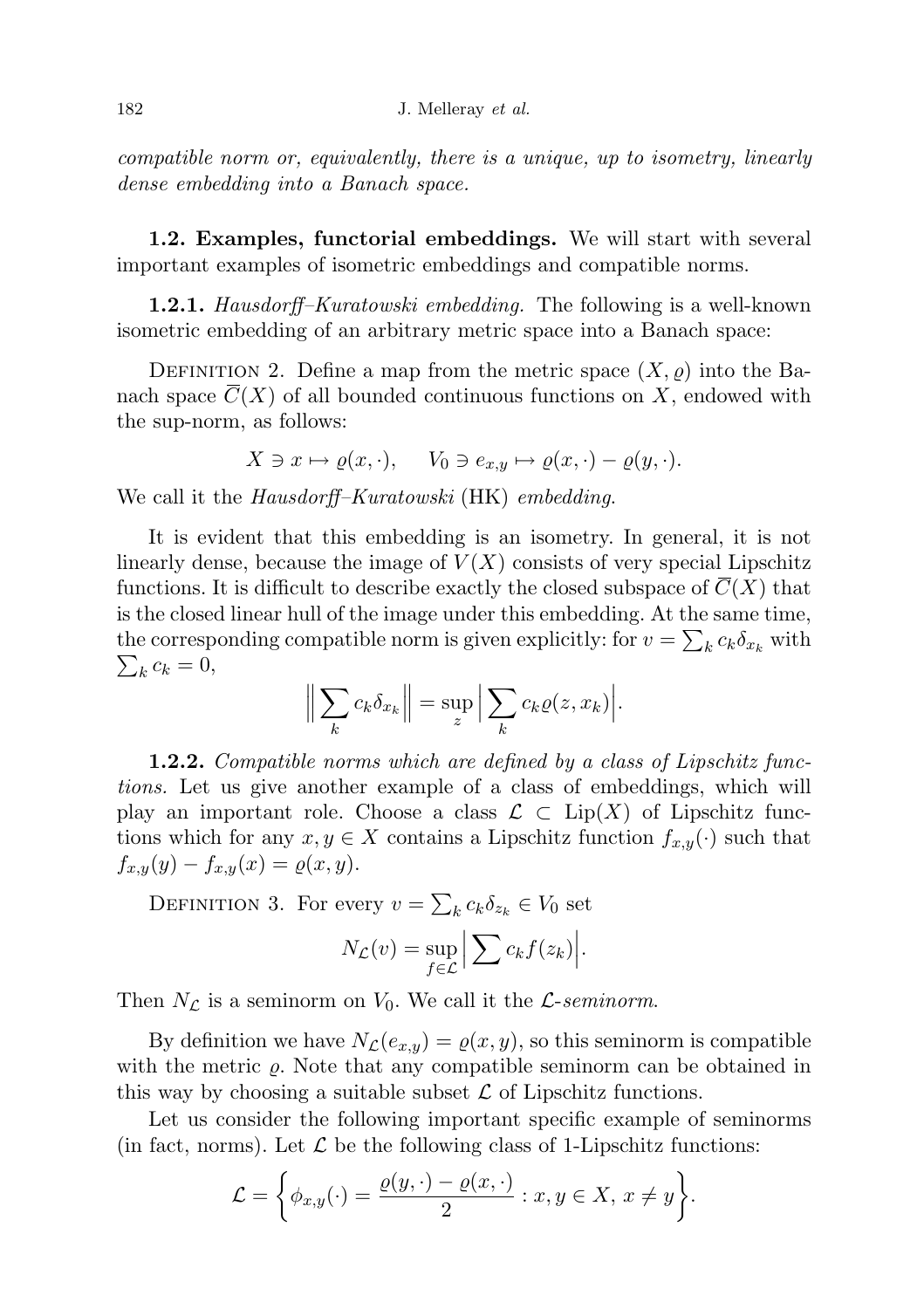The corresponding compatible norm is

$$
||v|| = \sup_{x,y} \Big| \sum_{k} c_k \phi_{x,y}(z_k) \Big|,
$$

or in the notation for continuous measures  $\mu$ ,

$$
\|\mu\| = \sup_{x,y} \Big| \int \phi_{x,y}(z) \, d\mu(z) \Big|.
$$

DEFINITION 4. We will call this norm on  $V_0(X)$  the *double-point norm* and denote it as  $\|\mu\|_{\text{dp}}$ .

We will heavily use the double-point norm in the proof of the main result.

The functions  $\phi_{x,y}$  in the above definition can be modified, for example, as follows: one may define

$$
\phi_{x,y} = \theta(x,y) \cdot \varrho(x,\cdot) - (1 - \theta(x,y)) \cdot \varrho(y,\cdot)
$$

for any function  $\theta: X^2 \to (0, 1)$  such that  $\inf_{x,y} \theta(x, y) > 0$  and  $\sup_{x,y} \theta(x, y)$  $< 1$ .

1.2.3. Kantorovich embedding and maximal compatible norm. Now we consider the most important compatible norm: it arose as a consequence of the classical notion of Kantorovich (transport) metric ([11]) on the set of Borel measures on compact metric spaces, later called the Kantorovich– Rubinstein norm [12].

The shortest way to define it is the following:

DEFINITION 5. The Kantorovich–Rubinstein norm is the  $N_{\mathcal{L}}$  norm where  $N_{\mathcal{L}}$  is the set of all Lipschitz functions with Lipschitz norm 1; more directly, if  $v = \sum_k c_k \delta_{z_k} \in V_0$  then

$$
||v|| = \sup_{u} \Big| \sum_{k} u(z_k)c_k \Big|,
$$

where  $u$  runs over all Lipschitz functions  $u$  of norm 1:

$$
||u|| = \sup_{x \neq y} \frac{|u(x) - u(y)|}{\varrho(x, y)} = 1.
$$

We can define this norm not only on  $V_0$  but on the space of all Borel measures  $\mu$  on the metric space  $(X, \rho)$  with compact support:

$$
\|\mu\| = \sup_{\|u\|=1} \Big| \int_{X} u(z) \, d\mu(z) \Big|.
$$

Immediately from the definition and from the remark above we have the following theorem.

THEOREM 1. Let  $(X, \varrho)$  be a Polish space. Then the KR-norm is the maximal compatible norm; we will denote it as  $\|\cdot\|_{\max}$ .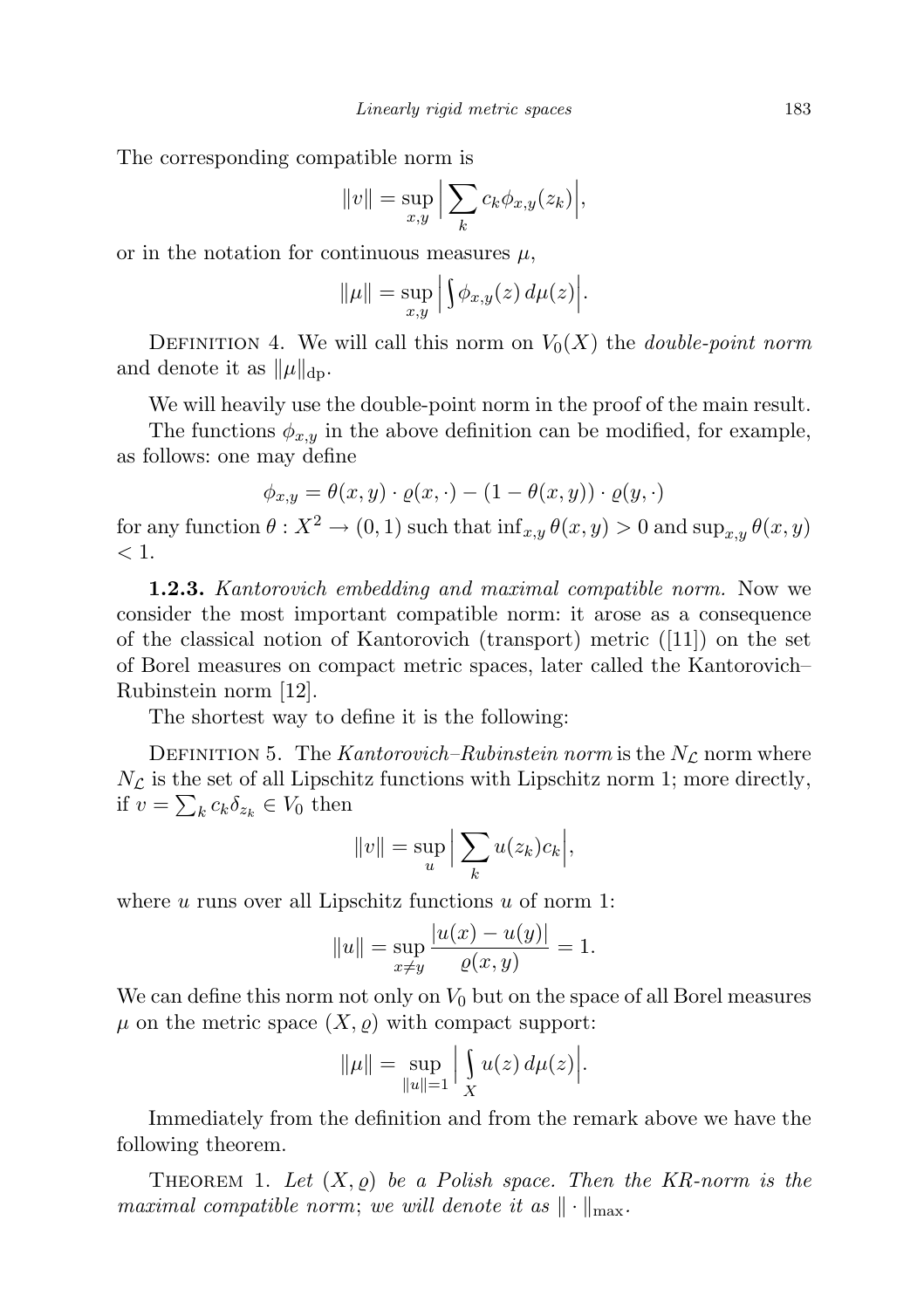In geometrical terms, this means that the unit ball in the KR-norm is the closed convex hull of the set of fundamental vertices  $\bar{e}_{x,y}$  (see above); the unit ball with respect to every seminorm compatible with  $\rho$  contains the unit ball in the KR-norm.

It is not difficult to prove this theorem directly. Recall that the initial definition of the Kantorovich–Rubinstein norm was different and the above theorem is the duality definition of the norm in comparison to the original; in that sense the definition above is the duality theorem due to L. Kantorovich  $([11])$ . As already mentioned, the conjugate space to  $V_0$  with the KR-norm is the Banach space of Lipschitz functions.

Denote the Banach space that is the completion of  $V_0(X)$  with respect to the KR-norm by  $E_{X,\rho}$ . Sometimes this space is called the "free Lipschitz" space" [5]. It is easy to check that the correspondence

$$
(X,\varrho)\mapsto E_{X,\varrho}
$$

is a functor from the category of metric spaces (with Lipschitz maps as morphisms) to the category of Banach spaces (with bounded linear maps as morphisms).

Recall the initial definition:

DEFINITION 6. Let  $(X, \rho)$  be a Polish space. For the Borel measure  $\mu =$  $\mu_+ - \mu_-,$  where  $\mu_+$  and  $\mu_-$  are Borel probability measures, the Kantorovich– Rubinstein norm is defined as

$$
\|\mu\| = \inf_{\psi} \int_{X} \int_{X} \varrho(x, y) \, d\psi(x, y),
$$

where  $\psi$  runs over the set  $\Psi = \Psi(\mu_+, \mu_-)$  of all Borel probability measures on  $X \times X$  with projections onto the first (resp. second) factor equal to  $\mu_+$ (resp.  $\mu$ <sub>−</sub>).

The equivalence of the two definitions of the KR-norm is precisely the duality theorem in linear programming.

**1.2.4.** Comments. 1. We have seen that the norm from Definition 6 defines a metric on the simplex of probability Borel measures:  $\|\mu\| \equiv k_o(\mu_+, \mu_-)$ (see Definition 7 below), and that is the metric initially defined by L. V. Kantorovich  $[11]$   $(2)$ . The same is true for all other compatible norms: each of them defines a metric on the affine simplex

$$
V_0^+(X) = \left\{ v = \sum_k c_k \delta_{z_k} \in V_0(X) : c_k > 0, \sum_k c_k = 1 \right\}
$$

of probability measures by the formula  $k_{\|\cdot\|}(v_1, v_2) = \|v_1 - v_2\|, v_1, v_2 \in V_0^+$ .

<sup>(</sup> 2 ) Many authors rediscovered this metric later; unfortunately, some of them did not mention the initial paper by L. V. Kantorovich (see the survey [19]).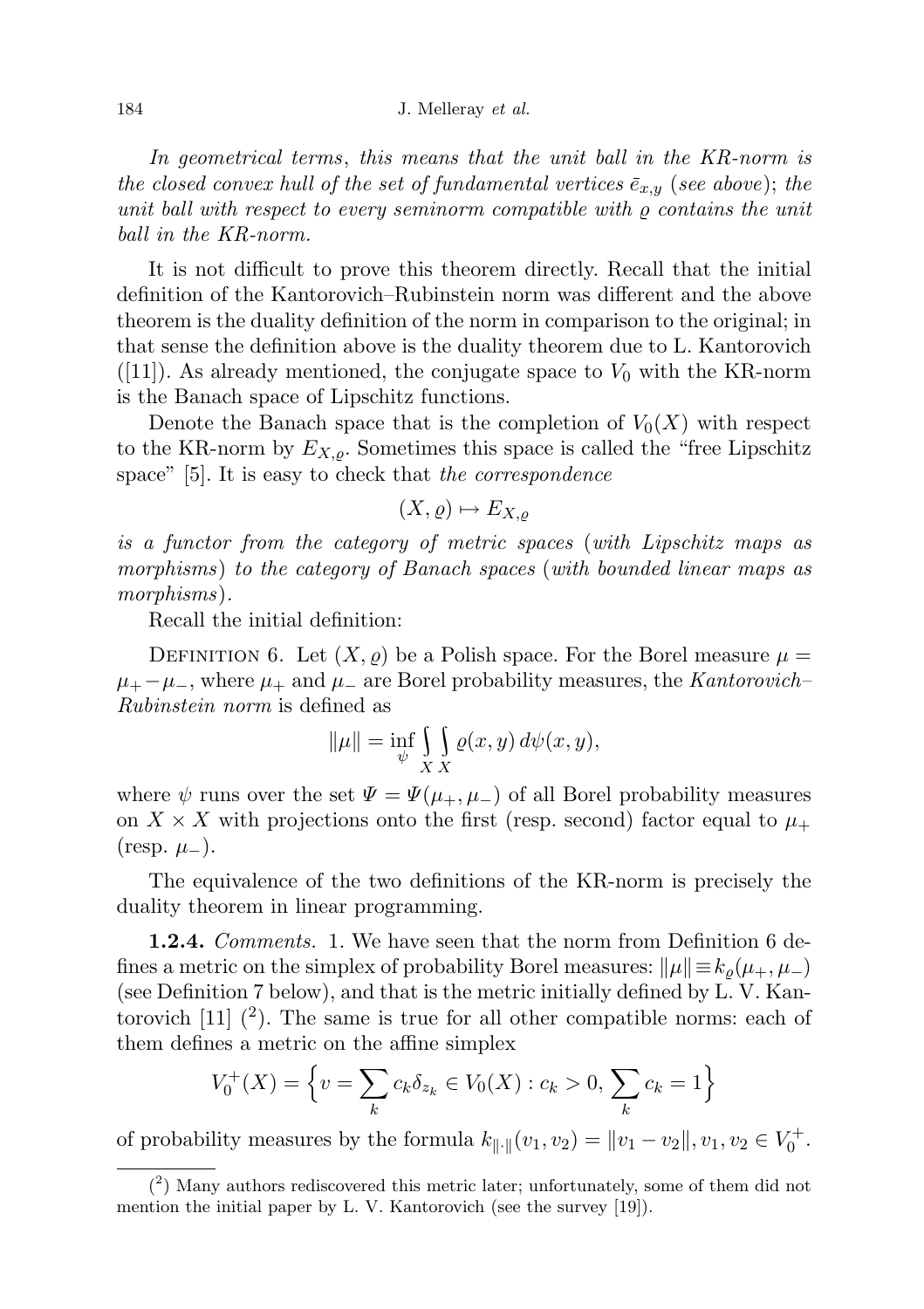More generally, we can define the notion of *compatible metric* on  $V_0^+(X)$ :

DEFINITION 7. A metric  $k_{\varrho}$  on the simplex  $V_0^+(X)$  that is convex as a function on the affine set  $V_0^+(X) \times V_0^+(X)$ , and which has the property  $k_{\rho}(\delta_x, \delta_y) = \rho(x, y)$ , is called *compatible* with the metric space  $(X, \rho)$ .

There are many compatible metrics which do not come from compatible norms as above. For example, the  $L_p$ -analogs,  $p > 1$ , of the Kantorovich metric are not generated by compatible norms. The compatible metrics are very popular now in the theory of transportation problems (see [20]).

2. Our examples of compatible norms: Hausdorff–Kuratowski, doublepoint, maximal (Kantorovich–Rubinstein) norms etc., are functorial (with respect to isometries as morphisms) in the natural sense.

3. In contrast to the existence of the maximal compatible norm there is no minimal compatible norm; moreover, it can happen that for a given compatible norm the infimum of the norms which are less than a given norm, is a seminorm, but not a norm.

4. The unit ball in the KR-norm for a finite metric space with all distances equal to 1 is nothing else than a generalization of root polytopes of Lie algebras of series A. More generally, the unit ball for a general metric could also be considered as a polytope in a Cartan subalgebra.

### 2. MAIN THEOREM: CRITERION OF LINEAR RIGIDITY

**2.1. Criterion of linear rigidity.** Let  $(X, \varrho)$  be a metric space. We denote the Banach space of Lipschitz functions on  $(X, \varrho)$  as  $\text{Lip}(X, \varrho)$  or  $\text{Lip}(X)$  and consider the quotient Banach space  $\text{Plip}(X) = \text{Lip}(X)/\{\text{const}\},\$ both with the norm  $\sup_{x\neq y}|u(x)-u(y)|/\varrho(x,y)$ . The image of  $u\in \text{Lip}(X)$ under the projection  $\pi : \text{Lip}(X) \to \text{PLip}(X)$  is denoted by  $\hat{u}$ .

DEFINITION 8.

- (1) The Lipschitz function of type  $\phi_x(\cdot) = \varrho(x, \cdot)$  for some  $x \in X$  is called a distance function.
- (2) The Lipschitz function u is called *admissible* if

$$
|u(x) - u(y)| \le \varrho(x, y) \le u(x) + u(y).
$$

- (3) Let  $F \subset X$  and  $u(\cdot)$  be a Lipschitz function on F (equipped with the induced metric) of norm 1. We say that u is *representable* (respectively,  $\varepsilon$ -representable for some  $\varepsilon>0$  in X if there exists a point  $x\in X$  such that  $u(z) = \varrho(x, z)$  (respectively  $|u(z) - \varrho(x, z)| < \varepsilon$ ) for all  $z \in F$ .
- (4) We say that u is additively representable (resp. additively  $\varepsilon$ -representable) if there exists a constant a in R such that the function  $u(\cdot) - a$ is representable (resp.  $\varepsilon$ -representable).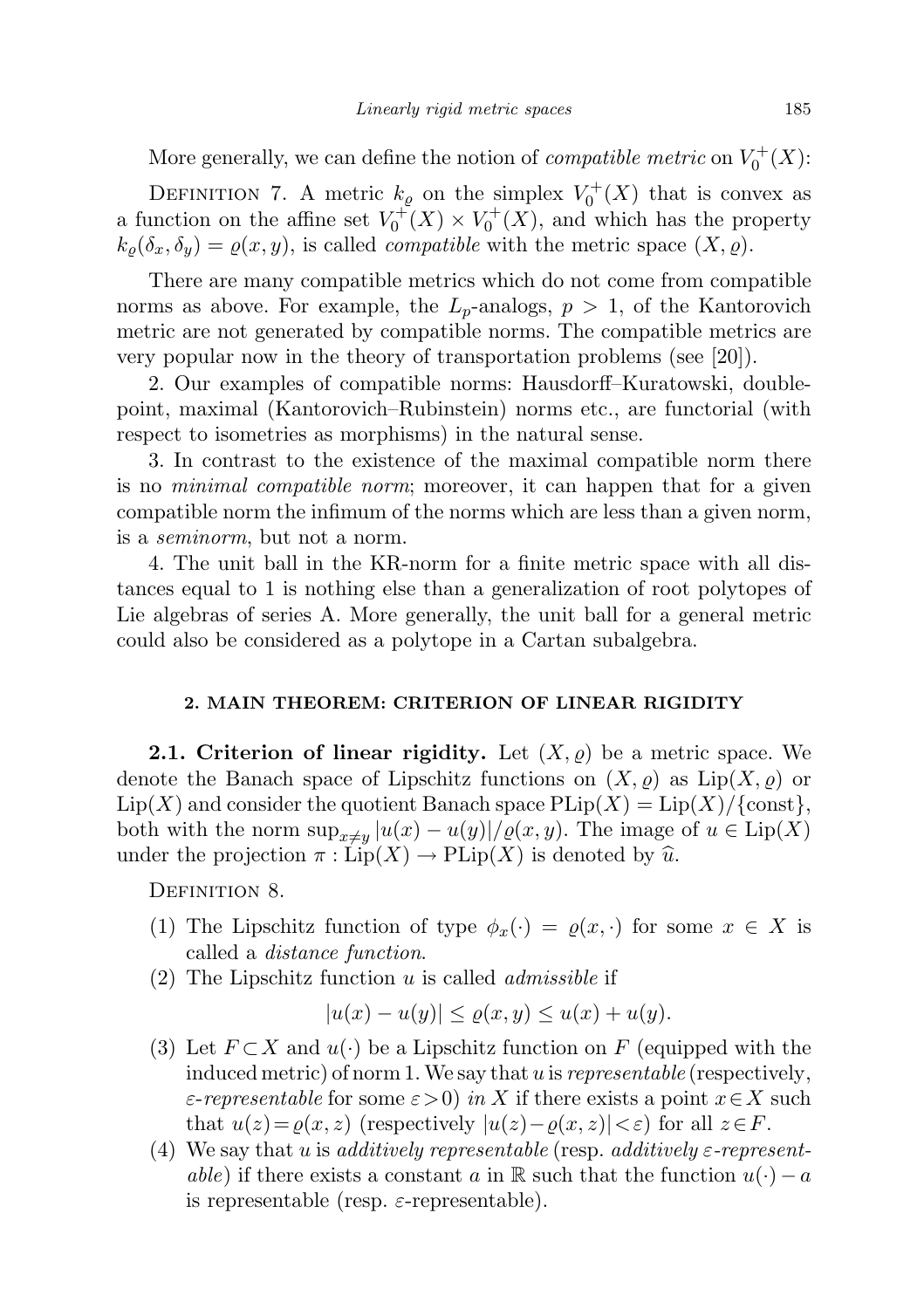Now we formulate a criterion of linear rigidity of a metric space.

Recall that for a finite metric space  $F$  a 1-Lipschitz function  $f$  on  $F$ is called *extremal* if it is an extreme point of the unit ball of  $PLip(F)$ . In other words, whenever $f \pm g$  are both 1-Lipschitz, then g must be a constant function.

THEOREM 2. The following assertions are equivalent:

- (1) The complete metric space  $(X, \rho)$  is linearly rigid, that is, all norms on  $V_0(X)$  compatible with  $\rho$  coincide.
- $(2) \| \cdot \|_{\text{max}} = \| \cdot \|_{\text{dp}}$ , i.e. the Kantorovich–Rubinstein norm and the double-point norm coincide.
- (3) (criterion) For each finite subset  $F \subset X$  (with the induced metric) and each  $\varepsilon > 0$ , any **extremal** 1-Lipschitz function u on F is additively  $\varepsilon$ -representable.
- (4) The weak<sup>∗</sup> closure of the convex hull of the set of distance functions is the unit ball in  $\text{PLip}(X)$  (<sup>3</sup>).

Recall that the weak<sup>\*</sup> topology on  $\text{PLip}(X)$  is defined by duality between  $V_0(X)$  and  $\text{PLip}(X)$ .

*Proof.* (1) $\Rightarrow$ (2) is trivial.

 $(2) \Rightarrow (3)$ . Let  $(X, \rho)$  be a metric space for which the maximal and doublepoint norms coincide. Our goal is to prove that for any given finite  $F \subset X$ , any  $\varepsilon > 0$  and any extremal function f on F there exists a point  $x \in X$  and a constant a such that  $\sup_{y \in F} |\varrho(x, y) - f(y) - a| < \varepsilon$ .

If  $F$  contains one or two elements, we may choose  $x$  to be one of them, so let  $F = \{x_1, \ldots, x_n\}, n \geq 3$ .

Let us define a directed graph on F as follows: draw an edge  $x_i \rightarrow x_j$ if  $f(x_i) - f(x_j) = \varrho(x_i, x_j)$ . Note that this graph is connected. Indeed, otherwise for some disjoint nonempty sets  $F_1, F_2$  such that  $F = F_1 \cup F_2$ there are no edges between  $x_i$  and  $x_j$  for any  $x_i \in F_1, x_j \in F_2$ . Then for small positive  $\varepsilon$  the functions  $f \pm \varepsilon \chi_{F_1}$  are also 1-Lipschitz, contrary to the extremality of f. (Here  $\chi_{F_1}$  takes value 1 on  $F_1$  and 0 on  $F_2$ ). Define  $\mu \in V_0(F)$  as

$$
\mu:=\sum e_{a,b}
$$

(here and until the end of the proof the summation is taken over all edges  $a \to b$  of F). The linear functional  $\nu \mapsto \int f d\nu$  attains its supremum on each function  $e_{a,b}$  for any edge  $a \to b$ . Hence it also attains its maximum on the sum of these measures, i.e. on  $\mu$ . So

$$
\|\mu\|_{\max} = \int f d\mu = \sum \varrho(a, b).
$$

<sup>(</sup> 3 ) The last condition was suggested by the reviewer.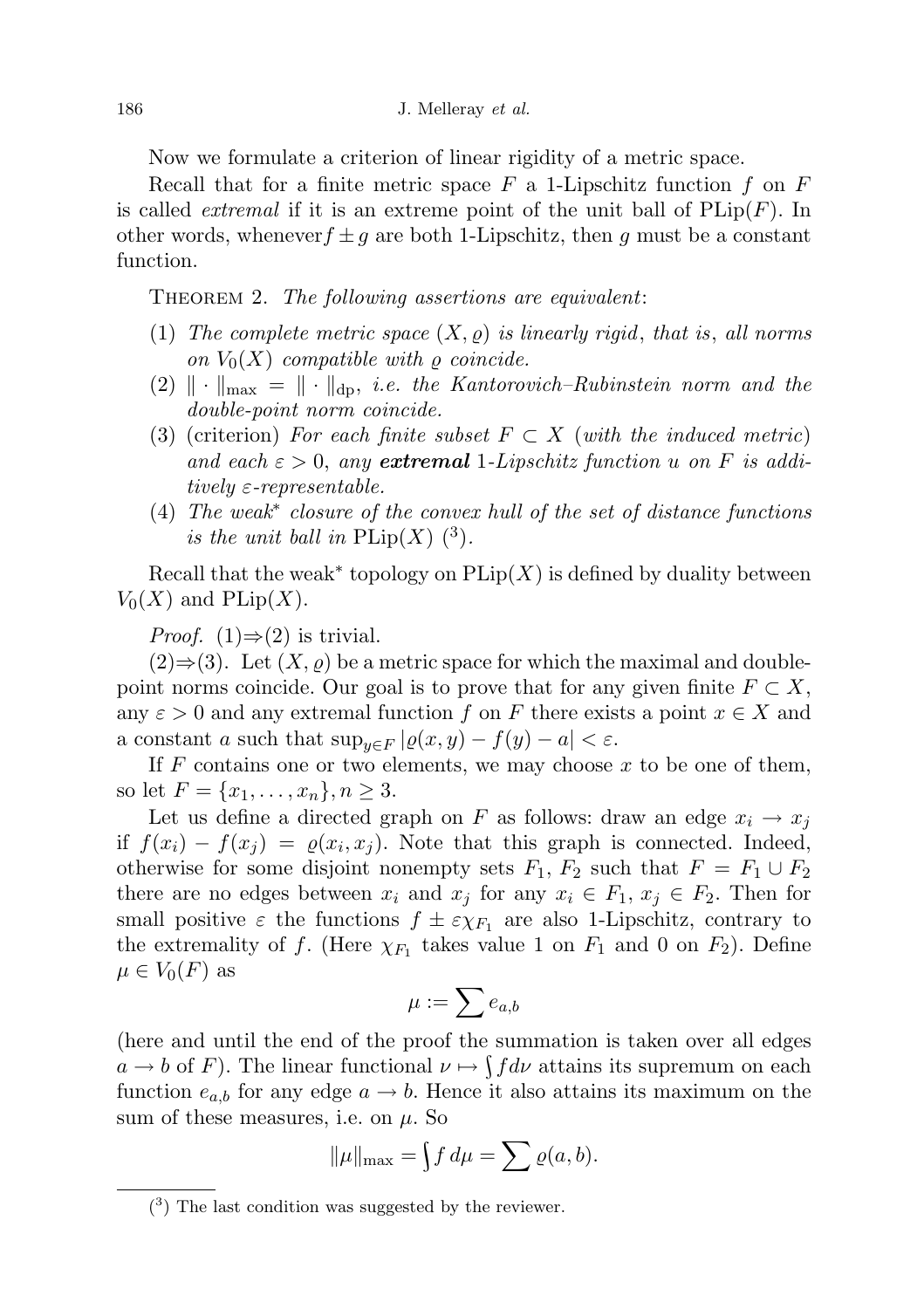Then also

$$
\|\mu\|_{\text{dp}} = \sum \varrho(a, b).
$$

Hence for any  $\varepsilon > 0$  there exist  $x, y \in X$  such that

$$
\left|\sum \varrho(a,b)-\sum (\phi_{x,y}(a)-\phi_{x,y}(b))\right|<\varepsilon.
$$

We have

$$
\varrho(a,b) - (\phi_{x,y}(a) - \phi_{x,y}(b)) = (\varrho(a,b) - \varrho(x,a) + \varrho(x,b))/2 + (\varrho(a,b) + \varrho(y,a) - \varrho(y,b))/2.
$$

Both summands are nonnegative and so both are less than  $\varepsilon$  for any edge  $a \to b$ . This means that the function  $g(\cdot) = \varrho(x, \cdot) - f(\cdot)$  is almost constant on F (since  $g(a) - g(b)$  is small for any edge and the graph is connected). So, x satisfies the required conditions.

 $(3) \Rightarrow (1)$ . We prove that if  $(3)$  holds for any finite F, then for every signed measure  $\mu \in V_0(F)$  and every norm  $\|\cdot\|$  on  $V_0(X)$  compatible with  $\varrho$ , one has  $\|\mu\| = \|\mu\|_K$ .

Recall that the unit ball of  $\|\cdot\|_K$  is the closed convex hull of the points  $\bar{e}_{a,b}$ : every finitely supported measure  $\mu$  such that  $\|\mu\|_K = 1$  is a convex combination of some  $\bar{e}_{a_k,b_k}$ . Applying this to the measure  $\mu/||\mu||_K$  we get

$$
\mu = \sum_{k=1}^N \alpha_k \bar{e}_{a_k, b_k}, \quad a_k, b_k \in F, \ \alpha_k \ge 0, \quad \|\mu\|_K = \sum \alpha_k.
$$

The points  $\bar{e}_{a_k,b_k}$  lie on some face of the unit ball of the space  $E_F$ . We may assume without loss of generality that it is a face of codimension 1. The corresponding supporting plane is determined by some linear functional of norm 1, i.e., some 1-Lipschitz function f on F. Then for every  $k$ ,  $f(\bar{e}_{a_k,b_k}) = 1$ , that is,  $f(a_k) - f(b_k) = \varrho(a_k, b_k)$ . Hence f is an extremal Lipschitz function on  $F$ .

First consider the case when all the  $a_k$  are equal:  $a_k = a$ . By assumption, there is a point  $c \in X$  such that  $\rho(c, a) \geq \rho(c, b_k) + \rho(a, b_k) - \varepsilon$ . We have

$$
\|\mu\| = \left\| \sum_{k} \alpha_k \frac{(\delta_a - \delta_c) + (\delta_c - \delta_{b_k})}{\varrho(a, b_k)} \right\|
$$
  
\n
$$
\geq \sum_{k} \alpha_k \frac{\varrho(a, c)}{\varrho(a, b_k)} - \sum_{k} \alpha_k \frac{\varrho(c, b_k)}{\varrho(a, b_k)} \geq \sum_{k} \alpha_k \left( 1 - \frac{\varepsilon}{\min_k \varrho(a, b_k)} \right).
$$

Letting  $\varepsilon \to 0$ , we obtain

$$
\|\mu\| = \sum \alpha_k = \|\mu\|_K.
$$

Now consider the general case. Find a point d such that  $\varrho(d, a_k) \geq$  $\varrho(d, b_k) + \varrho(a_k, b_k) - \varepsilon$ . Then we obtain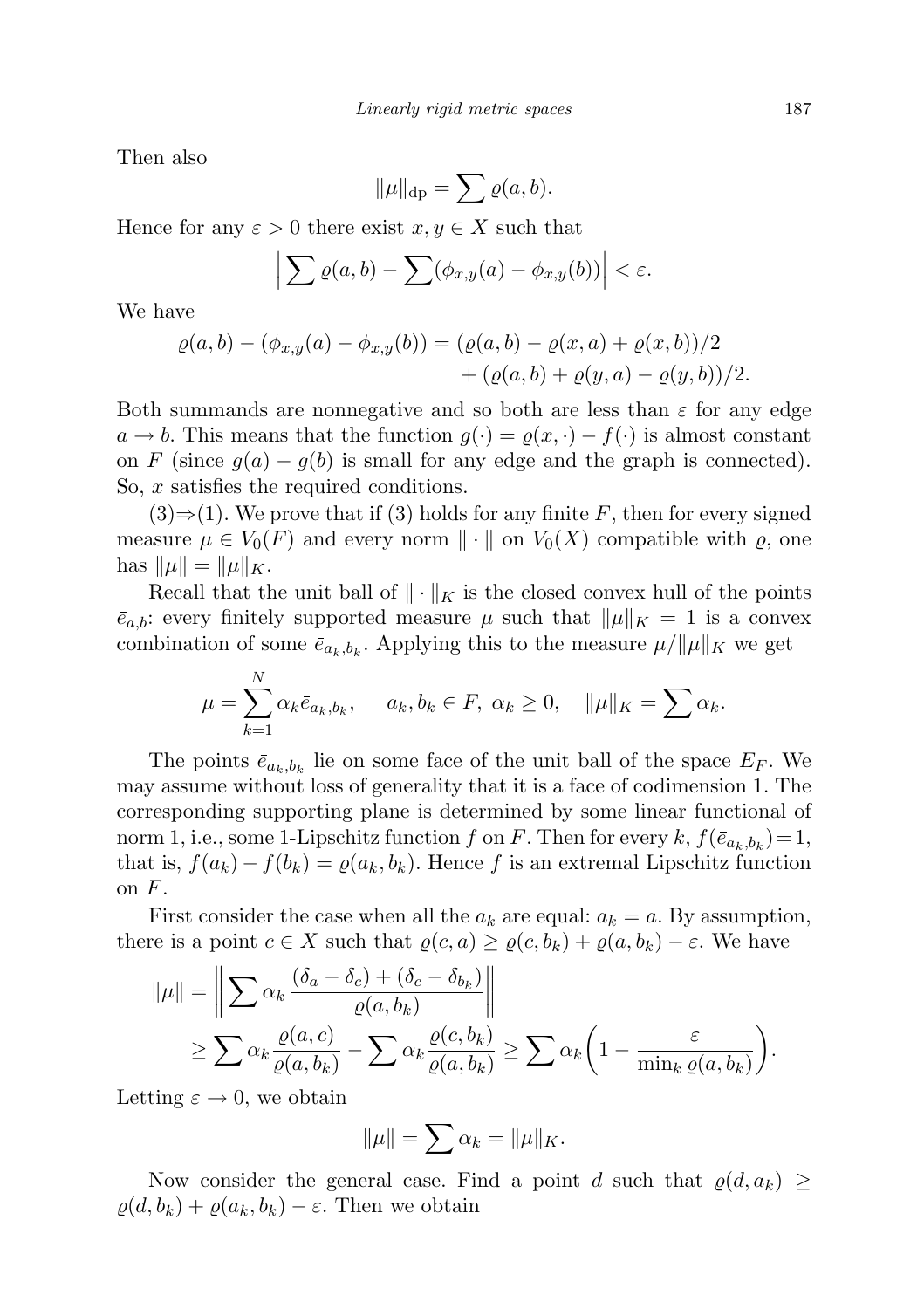188 J. Melleray *et al.* 

$$
\|\mu\| = \left\| \sum \alpha_k \frac{(\delta_{a_k} - \delta_d) + (\delta_d - \delta_{b_k})}{\varrho(a_k, b_k)} \right\|
$$
  
\n
$$
\ge \left\| \sum \alpha_k \frac{\delta_{a_k} - \delta_d}{\varrho(a_k, b_k)} \right\| - \sum \alpha_k \left\| \frac{\delta_d - \delta_{b_k}}{\varrho(a_k, b_k)} \right\|
$$
  
\n
$$
\ge \sum \alpha_k \frac{\varrho(a_k, d)}{\varrho(a_k, b_k)} - \sum \alpha_k \frac{\varrho(d, b_k)}{\varrho(a_k, b_k)} \ge \sum \alpha_k + o(1)
$$

(in the second inequality we use the case already considered). This completes the proof in the general case.

 $(3) \Rightarrow (4)$  and  $(4) \Rightarrow (3)$ . It suffices to prove that any *extremal* Lipschitz function lies in the weak<sup>∗</sup> closure of the set of distance functions (which consists of extremal Lipschitz functions itself). Take  $u \in \text{PLip}(X)$  which is extremal in the unit ball of  $\text{PLip}(X)$ . It lies in the weak<sup>\*</sup> closure of a set L iff any weak<sup>\*</sup> open neighborhood  $W \ni u$  intersects L. But by the definition of the weak<sup>\*</sup> topology such a neighborhood is defined by a finite subset of  $X$ , so we just get the criterion in  $(3)$ .

We remark that it is possible to give a shorter proof of  $(1) \Leftrightarrow (3)$  directly by using the Krein–Milman theorem; but the proof above is elementary, reduces the general case to the case of a finite metric space, and does not use infinite constructions. We will compare our criterion with the characteristic property of the Urysohn space in Section 3.

REMARK. We see that the coincidence of the double-point norm with the Kantorovich–Rubinstein norm implies the coincidence of all compatible norms. But instead of the double-point norm we can choose any norm which was defined in 1.3.1. The proof is essentially the same. So there are many ways to define a norm, compatible with the metric, whose coincidence with the Kantorovich the norm implies the linear rigidity.

### 2.2. Properties of linearly rigid spaces

**2.2.1.** Unboundedness of linearly rigid spaces. The following theorem shows that a linearly rigid space cannot have a finite diameter if it has more than two points.

THEOREM 3. A linearly rigid metric space  $X$  containing more than two points is of infinite diameter and, in particular, is noncompact.

Proof. Suppose the contrary. Without loss of generality we assume that X is complete. Fix  $a \in X$ , set  $r_a = \sup_{x \in X} \varrho(a, x)$ , and choose a sequence  $(x_n)$  such that  $\varrho(a, x_n) \geq r_a - 1/n$ . Then pick a countable dense subset  $\{y_n\}$  of X, and define a sequence  $(z_n)$  by setting  $z_{2n} = x_n$  and  $z_{2n+1} = y_n$ . Consider the points  $\bar{e}_{a,z_k}$ ,  $k = 1, \ldots, N$ . They lie on the same face of the unit ball of  $E_{X_N}$ , where  $X_N = \{a, z_1, \ldots, z_N\}$ . Applying Theorem 2, we may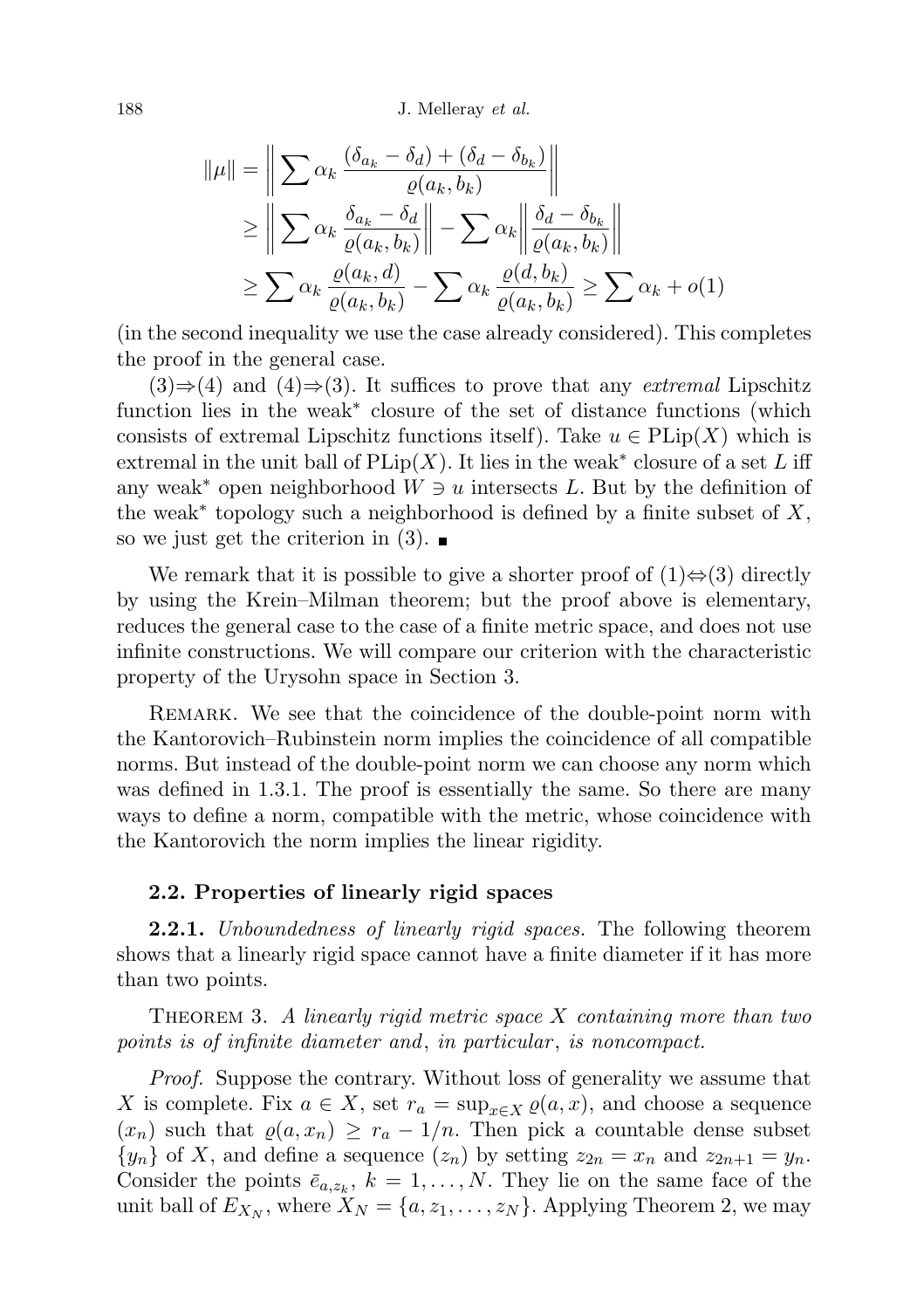find for each N a point  $c_N$  such that

$$
\varrho(a,c_N) \ge \varrho(a,z_k) + \varrho(z_k,c_N) - 1/N, \qquad k \le N.
$$

In particular,  $\varrho(a, c_N) \geq \varrho(a, x_k) + \varrho(x_k, c_N) - 1/N$ ,  $2k \leq N$ . Hence  $\varrho(a, c_N)$  $\rightarrow r_a$  and therefore  $\varrho(x_k, c_N) \rightarrow 0$  as  $k, N \rightarrow \infty$ , so that the sequences  $(x_k)$ ,  $(c_k)$  are both Cauchy and have a common limit  $a'$ . The point  $a'$  satisfies the equalities  $\varrho(a, x) + \varrho(x, a') = \varrho(a, a')$  for all  $x \in X$  (this is why we used the countable dense set  $\{y_n\}$  in the definition of  $(z_n)$ .

Such a construction may be done for any point  $a \in X$ ; note that for any  $a, b \in X$  such that  $a \neq b \neq a'$  (such  $a, b$  do exist if X has more than two points) we have  $2\varrho(a, a') = \varrho(a, b) + \varrho(a, b') + \varrho(a', b) + \varrho(a', b') = 2\varrho(b, b'),$ whence  $\varrho(a, a') \equiv D < \infty$ . It also follows that  $\varrho(a, b) = \varrho(a', b')$ .

Without loss of generality,  $\varrho(a, b') = \varrho(b, a') \geq \varrho(a, b) = \varrho(a', b') = 1$ . Let  $A = \{a, b, a', b'\}$ . Define a function  $\varphi : A \to \mathbb{R}$  by the formulas  $\varphi(a) =$  $\varphi(a') = 1, \varphi(b) = \varphi(b') = 0.$ 

Such a function is 1-Lipschitz on  $\{a, b, a', b'\}$ ; the corresponding face contains the points  $\bar{e}_{a,b}, \bar{e}_{a',b'}$ . Hence there exists a point c such that

$$
\varrho(c, a') \ge \varrho(c, b') + 1/2, \quad \varrho(c, a) \ge \varrho(c, b) + 1/2.
$$

We have

$$
\varrho(a, a') = \varrho(a, c) + \varrho(c, a') \ge \varrho(c, b') + \varrho(c, b) + 1 = D + 1.
$$

This contradiction proves the theorem.

**2.2.2.** How to construct inductively a linearly rigid space. Let  $(X, \rho)$  be a linearly rigid metric space and  $E_{X,\rho}$  the corresponding Banach space. The properties of the unit sphere of  $E_{X,\rho}$  are very peculiar and can be used for the recursive construction of the metric space and the corresponding Banach space. We give a draft of the inductive construction; it is based on the following finite-dimensional

THEOREM 4 (Piercing theorem). Let  $(Y_1, r_1)$  be an arbitrary finite metric space,  $\varepsilon > 0$ , and  $\Gamma$  be a face of the unit ball of the space  $E_{Y_1,r_1}$  (e.g.  $V_0(Y_1)$  with a compatible norm). Then the space  $(Y_1, r_1)$  can be isometrically embedded into a finite metric space  $(Y_2, r_2)$  so that there exists a face  $\Delta$  of the unit ball of  $E_{Y_2,r_2}$  containing  $\Gamma$  and two vectors  $\bar{e}_{z_1,z_2}$  and  $\bar{e}_{u_1,u_2}$  such that the line segment connecting them intersects the face  $\Delta$  at an interior point.

The proof is direct. Note that if an interior point of a face is of norm one, then all points of the face are also of norm one. Enumerating the sequences of faces of the root polytopes already constructed and "piercing" them by new line segments, we obtain a sequence of finite metric spaces for which all faces of all root polytopes are rigid; hence the completion of the constructed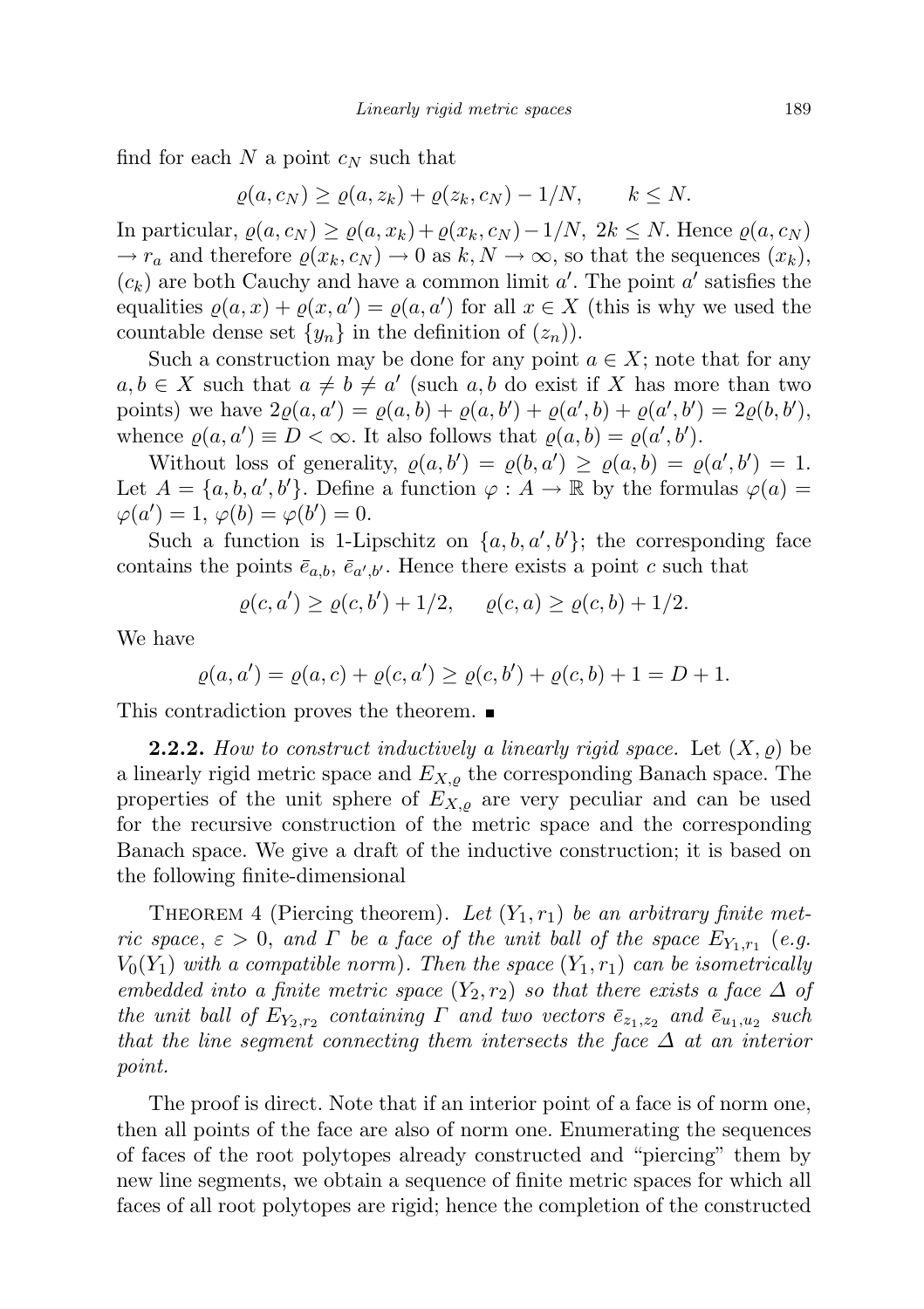countable space will be linearly rigid. Note that such a degeneracy of the unit sphere is typical for universal constructions (cf. the Poulsen simplex [15]). We expect the geometry of the unit sphere of  $E_{X,\varrho}$  for a linearly rigid metric space  $(X, \rho)$  to be unusual and interesting.

# 3. EXAMPLES OF LINEARLY RIGID SPACES AND RELATED PROBLEMS

Up to now we have not provided any example of a linearly rigid space. Trivial examples are one- and two-point spaces. R. Holmes [9] discovered that the universal Urysohn space has this property: the closed linear hulls of the images of all isometric embeddings of it in the universal space  $C([0, 1])$ are isometric Banach spaces, so in our terminology the Urysohn space is linearly rigid, and this was the first nontrivial example of such a space. We will deduce this result as well as other examples as easy consequences of our criterion.

3.1. Criteria of Urysohnness and linear rigidity of the Urysohn space. In order to prove the linear rigidity of the Urysohn universal space we recall its characterization. The following criterion follows from the original paper of Urysohn [17] and subsequent papers [13, 18, 7].

THEOREM 5. A Polish space  $(X, \varrho)$  is isometric to the universal Urysohn space if and only if for every  $\varepsilon > 0$  and every finite subset  $F \subset X$ , each admissible Lipschitz function u on F is  $\varepsilon$ -representable in X (see Definition 8.4).

From the point of view of functional analysis we can reformulate this condition as follows: the set of distance functions is weak<sup>∗</sup> dense in the unit ball of  $\text{Lip}(X)$ .

THEOREM 6 (R. Holmes [9]). The Urysohn space  $\mathbb U$  is linearly rigid.

Proof. It suffices to compare the assumptions of the criterion of universality above and the linear rigidity criterion from the previous section: the assumptions of the latter require additive  $\varepsilon$ -representability of extremal Lipschitz functions, while the universality criterion requires  $\varepsilon$ -representability of all positive Lipschitz functions.

In other words, according to item (4) of Theorem 2, the linear rigidity is equivalent to weak<sup>∗</sup> density of the convex hull of the set of distance functions in the unit ball of  $\text{PLip}(X)$  while the universality is equivalent to the density of the set of distance functions in the unit ball of  $Lip(X)$ , which is a much stronger condition.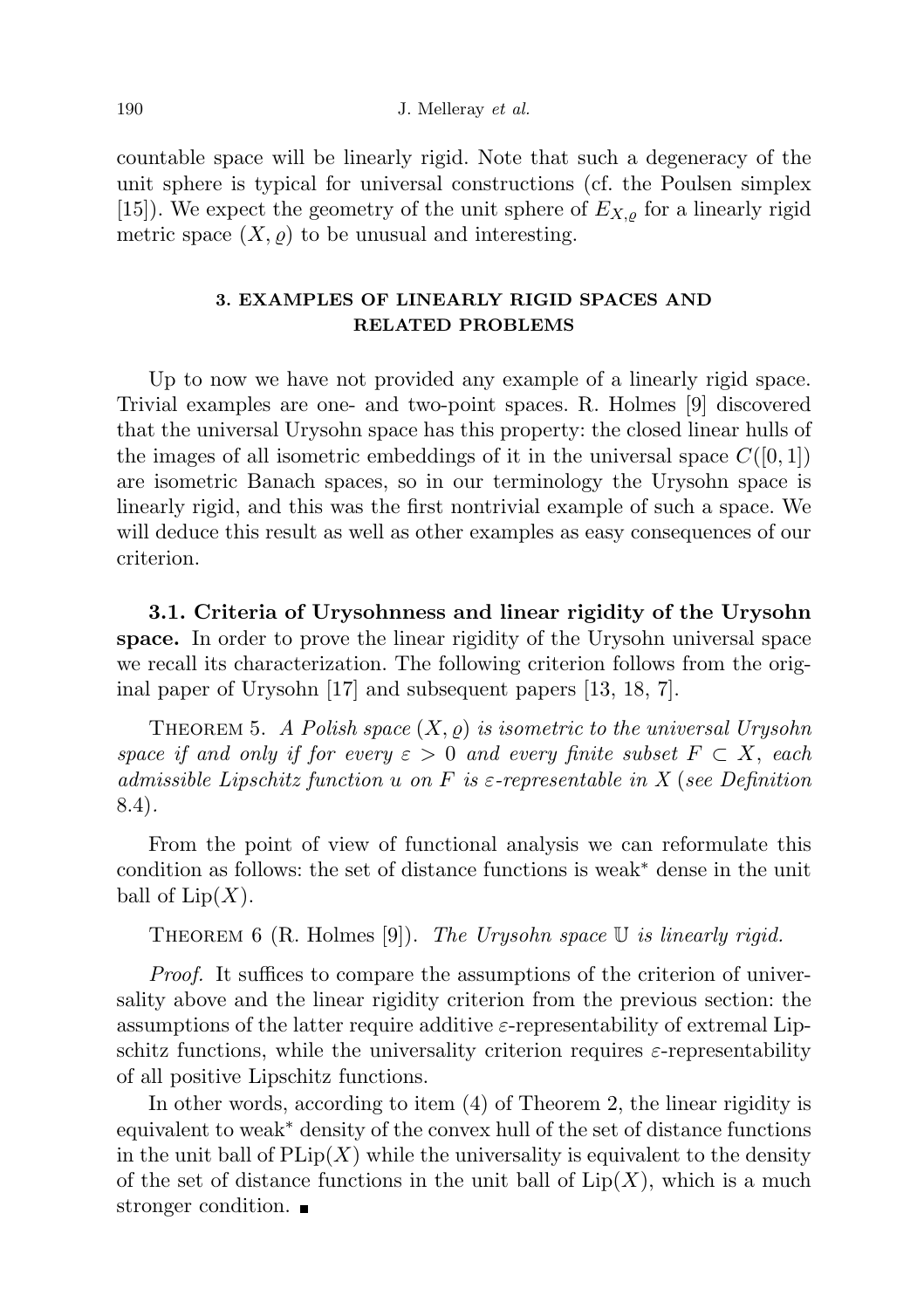It is natural to call the Banach space  $E_{\mathbb{U}}$  (completion of  $V_0(\mathbb{U})$  with respect to the unique compatible norm) the "Urysohn Banach space"  $(4)$ . The geometry of this space seems to be very interesting. First of all,  $E_{\mathbb{U}}$  is universal as a Banach space, which means that each separable Banach space can be linearly isometrically embedded in it. As pointed out by Professor V. Pestov, this follows from a strong theorem of Godefroy and Kalton [6], which states that if some separable Banach space  $F$  has an isometric embedding into a Banach space  $B$ , then it also has a linear isometric embedding into B.

However,  $E_{\mathbb{U},\rho}$  is not homogeneous universal as a Banach space—it is known that there is no separable Banach space in which each linear isometry between any two finite-dimensional isometric linear subspaces can be extended to a global isometry of the space  $([14, 8, 15])$ . The *Gurari* space ([8]) has an  $\varepsilon$ -version of this property.

QUESTION 2. Is the Urysohn Banach space  $E_U$  isometrically isomorphic to the Gurarii space?

### 3.2. Further examples

**3.2.1.** Rational discrete universal metric spaces are linearly rigid. Let us discuss other examples of linearly rigid universal spaces.

Let us consider the countable metric space denoted by  $\mathbb{QU}_{\geq 1}$ . It is a universal and ultra-homogeneous space in the class of countable metric spaces with rational distances not smaller than one. Such a space can be constructed in exactly the same way as the Urysohn space.

THEOREM 7. The space  $\mathbb{QU}_{\geq 1}$  is linearly rigid.

Indeed, the assumptions of the criterion of linear rigidity are obviously satisfied.

This example, as well as the next one, is of interest because it is an example of a discrete countable linearly rigid space. Thus the corresponding Banach space  $E_{\mathbb{Q}U_{\geq 1}}$  has a basis. It is not known whether the space  $E_{\mathbb{U}}$  has a basis.

DEFINITION 9. Let us call a metric space  $(X, \rho)$  almost universal if the set of distance functions is weak<sup>\*</sup> dense in the unit ball of  $\text{PLip}(X)$ .

This notion lies between universal Urysohn and linearly rigid spaces but does not coincide with any of them. It is easy to prove

PROPOSITION 2. The space  $\mathbb{QU}_{\geq 1}$  is almost universal.

<sup>(</sup> 4 ) Or Urysohn–Holmes–Kantorovich Banach space; in the case of coincidence of it with the Gurarii space (see Question 2 below) also add the name of Gurarii.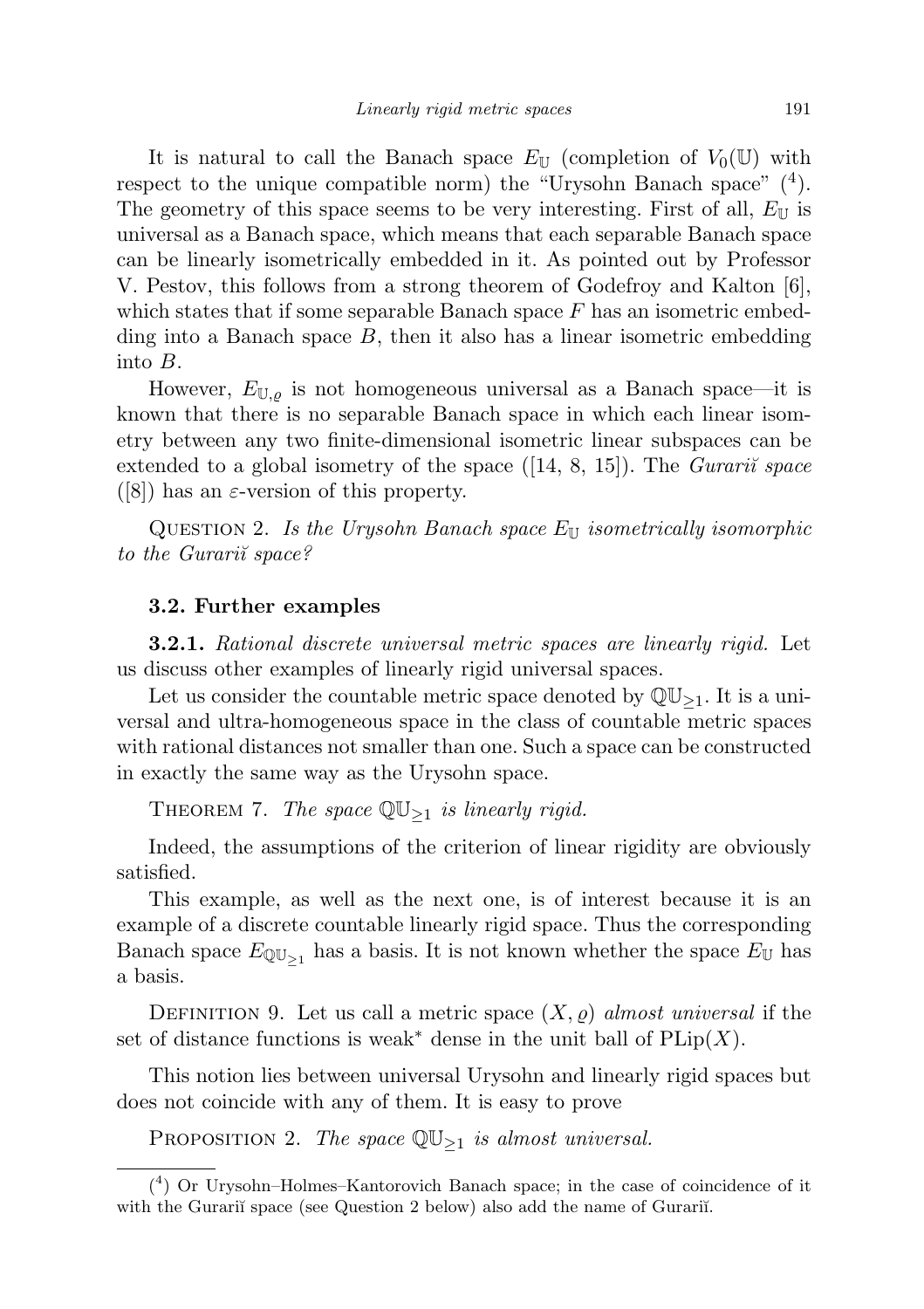At the same time the integral universal space is linearly rigid (see next subsection), but not almost universal.

QUESTION 3. Describe all almost universal metric spaces.

**3.2.2.** The integral universal metric space is linearly rigid. The following example is of special interest also for another reason. Consider the space ZU, the universal and ultra-homogeneous space in the class of metric spaces with integer distances between points. Let us show that it is also linearly rigid. For this, let us check the condition of the criterion of linear rigidity. Fix a finite set  $X_n$  in the space X and an extremal ray  $L = \{\lambda f\}, \lambda > 0$ , of the set of Lipschitz functions on  $X_n$ . Note that the differences of the coordinates of every vector from the ray  $L$  are integers; hence on this ray there is a vector with integer coordinates, which is realized as the vector of distances between some point  $x \in X$  and the points of the set  $X_n$ .

Let us introduce a graph structure on this countable space by assuming that pairs of points at distance one are neighbors. This graph has remarkable properties: it is universal but not homogeneous (as a graph), its group of isomorphisms coincides with the group of isometries of this space regarded as a metric space. As follows from [3, 4], there exists an isometry that acts transitively on this space.

Question 4. Characterize this graph using its universality as a metric space.

3.3. Weakly linearly rigid spaces. We have proved that the coincidence of KR- and dp-norms leads to linear rigidity. Now let us compare another two compatible norms: the KR-norm and HK-norm.

DEFINITION 10. A metric space for which the maximal (or KR-) norm and HK-norm coincide is called a *weakly linearly rigid space* (WLR-space).

If  $(X, \rho)$  is linearly rigid, then all compatible norms must coincide with the maximal norm of  $\sum c_k \delta_{x_k}$ , which is

$$
\left\| \sum c_k \delta_{x_k} \right\|_{HK} = \left\| \sum c_k \delta_{x_k} \right\|_{KR} = \sup_{F \in \text{Lip}_1(X)} \sum c_k F(x_k),
$$

where the supremum is taken over all 1-Lipschitz functions on  $X$  (or, equivalently, on the set of  $\{x_k\}$ . The equality above means that every extremal Lipschitz function almost coincides with the function  $\pm \varrho(x, \cdot)$  for some  $x \in X$ . The criterion of linear rigidity says that any extremal Lipschitz function on X almost coincides with a function  $\rho(x, \cdot)$ . The only difference is the absence of  $\pm$ . Recall that if we take the supremum not over the functions  $\pm \varrho(x, \cdot)$ , but over the functions  $\frac{1}{2}(\varrho(x, \cdot) - \varrho(y, \cdot))$ , then the coincidence of the corresponding norm with the maximal (KR) norm implies linear rigidity. But this difference is quite essential. There are some spaces which are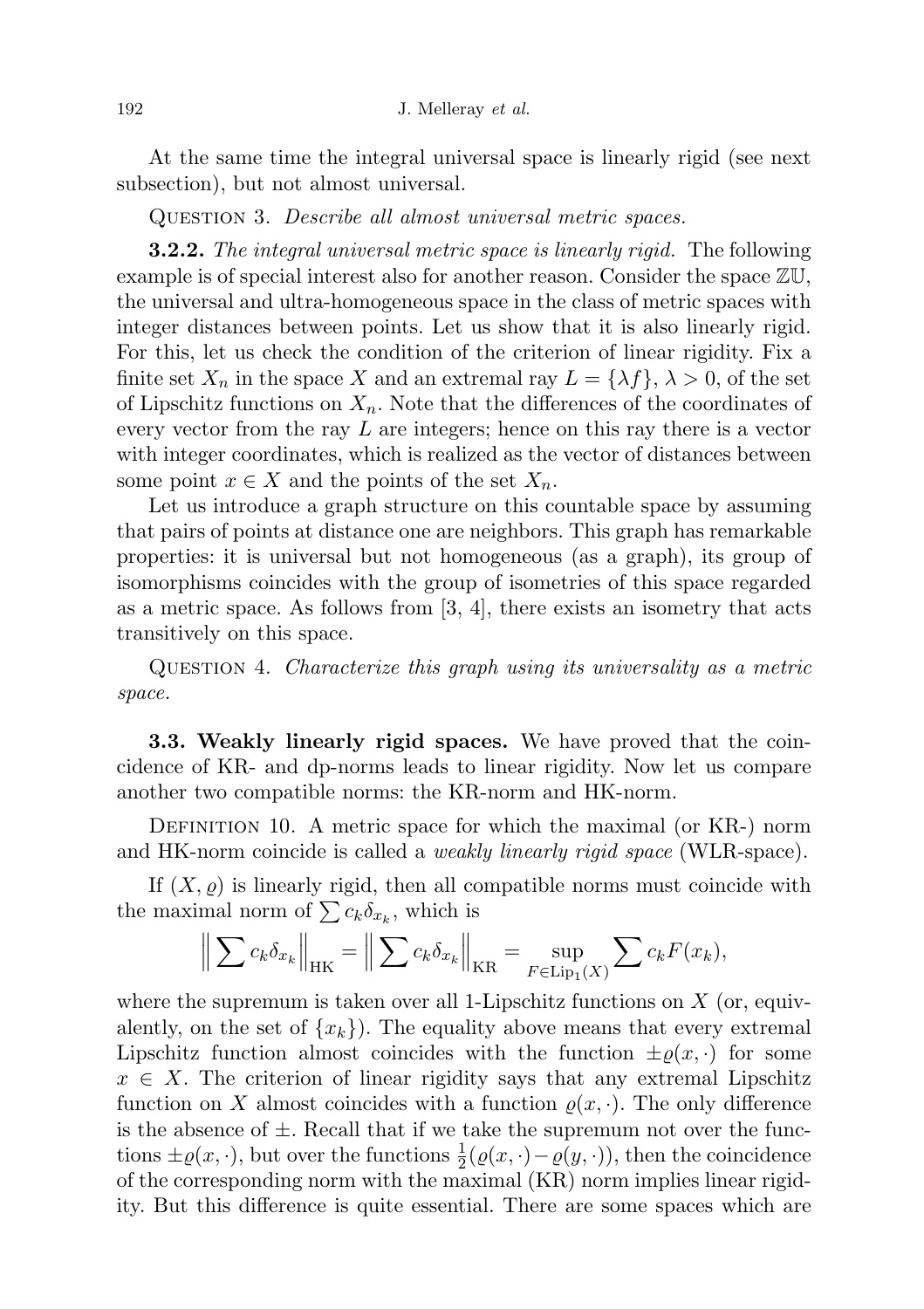weakly linearly rigid but not linearly rigid. We do not have a sufficiently complete description of such spaces. So only some examples follow.

1. Any metric space on three points is a WLR-space (but it is never linearly rigid, see Theorem 3).

2. Let us define a family of four-point WLR-spaces. Let the points be A, B, C, D, let a, b, c be arbitrary positive numbers, and define  $\rho(D, A) = a$ ,  $\varrho(D, B) = b, \varrho(D, c) = c, \varrho(A, B) = a + b, \varrho(B, C) = b + c, \varrho(A, C) = a + c.$ It is easy to see that any extremal Lipschitz function is  $\pm \rho(X, \cdot)$  for some  $X \in \{A, B, C, D\}.$ 

Question 5. Does there exist a finite WLR-space with more than four points?

It seems likely that there are no such spaces, at least with sufficiently many points.

3. There is an infinite WLR-space which is not linearly rigid. Consider the Urysohn space  $\mathbb U$  and fix a point  $a \in \mathbb U$ . Add a point  $a'$  to  $\mathbb U$  and define  $\varrho(a',x) = \varrho(a,x) + 1$  for any  $x \in X$  (in particular,  $\varrho(a,a') = 1$ ). Then  $U' = \mathbb{U} \cup \{a'\}$  is WLR, but not linearly rigid.

3.4. Extremality and the properties of the Banach spaces  $E_{X,o}$ . The set of all possible distance matrices (semimetrics) is a convex weakly (i.e. in pointwise topology) closed cone (see [18]). If the distance matrix of a Polish space  $X$ , which corresponds to some dense sequence in  $X$ , belongs to an extremal ray of this cone, we say that  $X$  is *extremal*. This property does not depend on the choice of the dense sequence, so the definition is correct. This notion is interesting even for finite metric spaces (see [2]).

Question 6. Describe extremal finite metric spaces with n points, estimate the exact number of such spaces or give its asymptotics in n.

Note that the universal real Urysohn space  $U$  is an *extremal* metric space  $([18])$ . It follows from the genericity of U that the distance matrices of everywhere dense systems of points of extremal metric spaces form an everywhere dense  $G_{\delta}$ -set in the space of distance matrices. The integer space  $\mathbb{Z}\mathbb{U}$  is also extremal; the extremality of both spaces follows from a result of Avis [2], which states that every finite metric space with commensurable distances (i.e. such that the ratio of any two distances is rational) can be embedded into a finite extremal metric space, and hence the assumptions of the criterion of linear rigidity are satisfied. Using the criterion of linear rigidity given above, and the procedure of the previous section, one can build an example of a nonextremal linearly rigid metric space.

Acknowledgments. The authors are grateful to V. Pestov for useful discussions and to the reviewers for valuable suggestions.